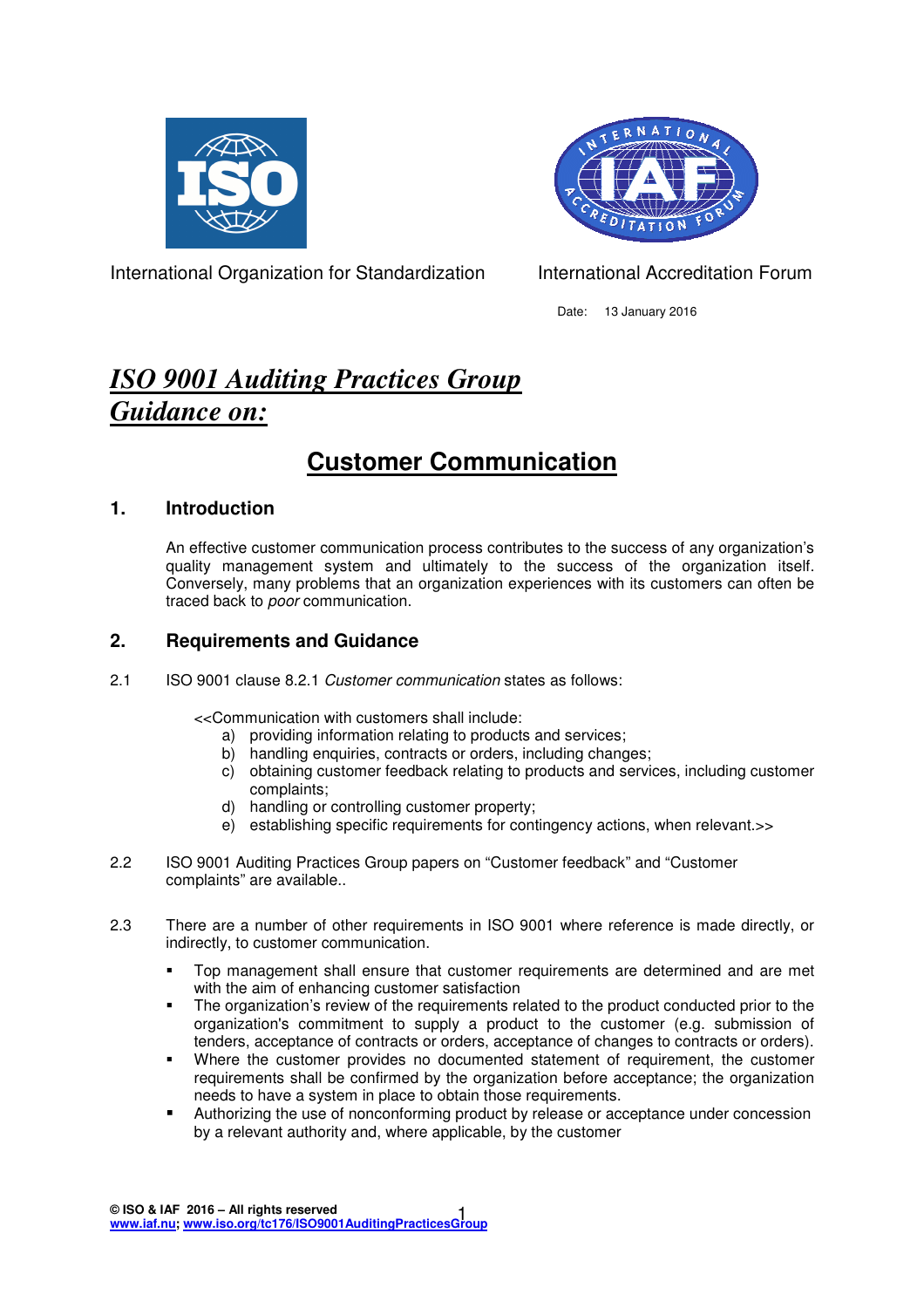2.4 Guidance from ISO 9004:2009:

#### 5.4 Strategy and policy communication

The effective communication of the strategy and policies is essential to the sustained success of the organization.

Such communication should be meaningful, timely and continual. Communication should also include a feedback mechanism, a review cycle and should incorporate provisions to proactively address changes in the organization's environment

#### 6.7.3 Information

The organization should establish and maintain processes to gather reliable and useful data and for converting such data into the information necessary for decision making.

This includes the processes needed for the storage, security, protection, communication and distribution of data and information to all relevant parties. The organization's information and communication systems need to be robust and accessible, to ensure their capabilities. The organization should ensure the integrity, confidentiality and availability of information relating to its performance, process improvements, and on progress towards the achievement of sustained success.

## **3. Verifying the effectiveness of customer communications**

Verifying the effectiveness of customer communication is a critical component for achieving customer satisfaction. Although there is no specific requirement in ISO 9001 for documented information, depending on the size, complexity and culture of the organization, it may be necessary to have relevant documentation in order to ensure effective implementation of the customer communication process.

ISO 9000 defines the term "customer" as the recipient of a product or a service. It further gives examples of customers including the "end user".

Many organizations sell their products and services through dealers and retailers and may not be receiving orders directly from the end users. It is important for the auditor to verify how the organization communicates about the quality of its products and services to the end users and also the mechanism for obtaining feedback (besides complaints) from the end users and other relevant interested parties. It should be recognized that the needs of the dealers / retailers may at times be different from those of the end users.

### **4. The auditor's approach**

- 4.1 Customer communication falls into three general categories:
	- An organization's general communication to existing or potential customers  $-$  such as advertisements or marketing information,
	- Specific information relating to a customer enquiry, requirement or order, and
	- Communication in response to customer feedback and complaints
- 4.2 Some or all of the following means of an organization's general customer communication may be observed by the auditor:

#### **Product information,** which includes

- advertising material
- web sites
- product catalogues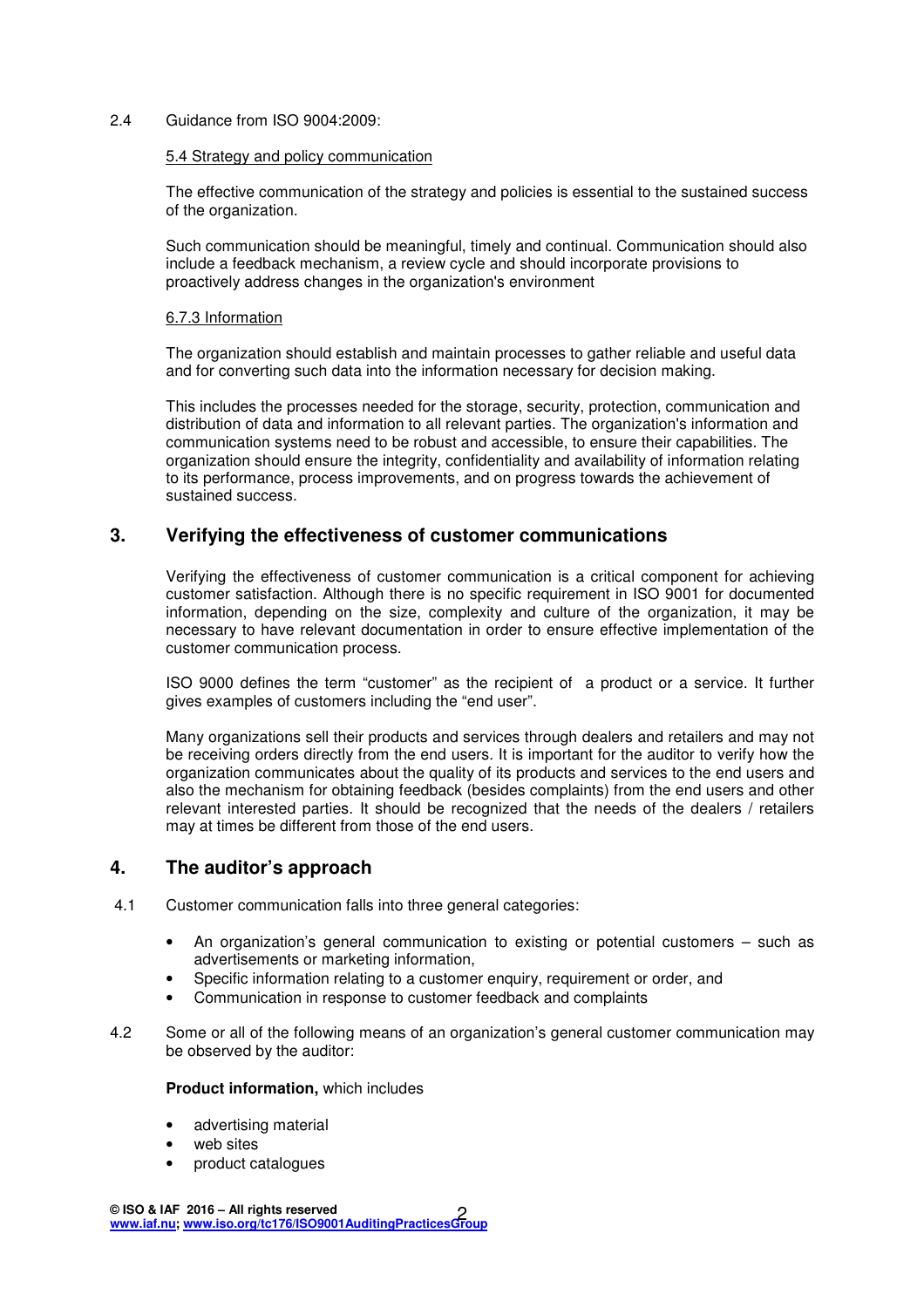Where the organization receives orders from dealers and not the end users, the auditor should establish that the product information available to the end users (pamphlets, brochures, web sites etc.) describes the products and services adequately and accurately. The auditor should also try to establish how the customer needs have been identified and product specifications arrived at.

- 4.3 The auditor would verify the product information to confirm that it is readily available to customers or potential customers and provides information that is up-to-date and accurate. The auditor could also query, for example, how often advertising material, web sites and product catalogues are reviewed to reflect the organizations current product offerings and services and what measures are taken if a particular product is modified, discontinued or no longer available.
- 4.4 Some or all of the following means of an organization's specific customer communication may be observed by the auditor:
	- a) Enquiries, contracts or order handling, including amendments
		- quotations
		- order forms
		- confirmation of order
		- amendment to order
		- delivery documentation
		- invoices
		- credit notes
		- e-mail & general correspondence
		- visit reports or notes to/from customer
	- b) Customer feedback and complaints management process
		- Letters in response to complaints
		- Acknowledgments
- 4.5 There are also further instances where the auditor will experience the organization's communication with the customer:
	- During the ordering process where the customer provides no documented statement of requirements, the organization needs to have a system in place to obtain or confirm these customer requirements before the organization accepts the order.
	- During the design and development process there may be considerable communication between the organization and the customer.
	- During the process of authorizing the use of nonconforming product by release or acceptance under concession by a relevant authority and, where applicable, by the customer.
- 4.6 The auditor would use normal trace methods to verify compliance with the customer communications requirements of ISO 9001 and whether the organization communicated effectively with the customer in the execution of the enquiry, contract or order.

For further information on the ISO 9001 Auditing Practices Group, please refer to the paper: Introduction to the ISO 9001 Auditing Practices Group

Feedback from users will be used by the ISO 9001 Auditing Practices Group to determine whether additional guidance documents should be developed, or if these current ones should be revised.

**© ISO & IAF 2016 – All rights reserved www.iaf.nu; www.iso.org/tc176/ISO9001AuditingPracticesGroup** 3